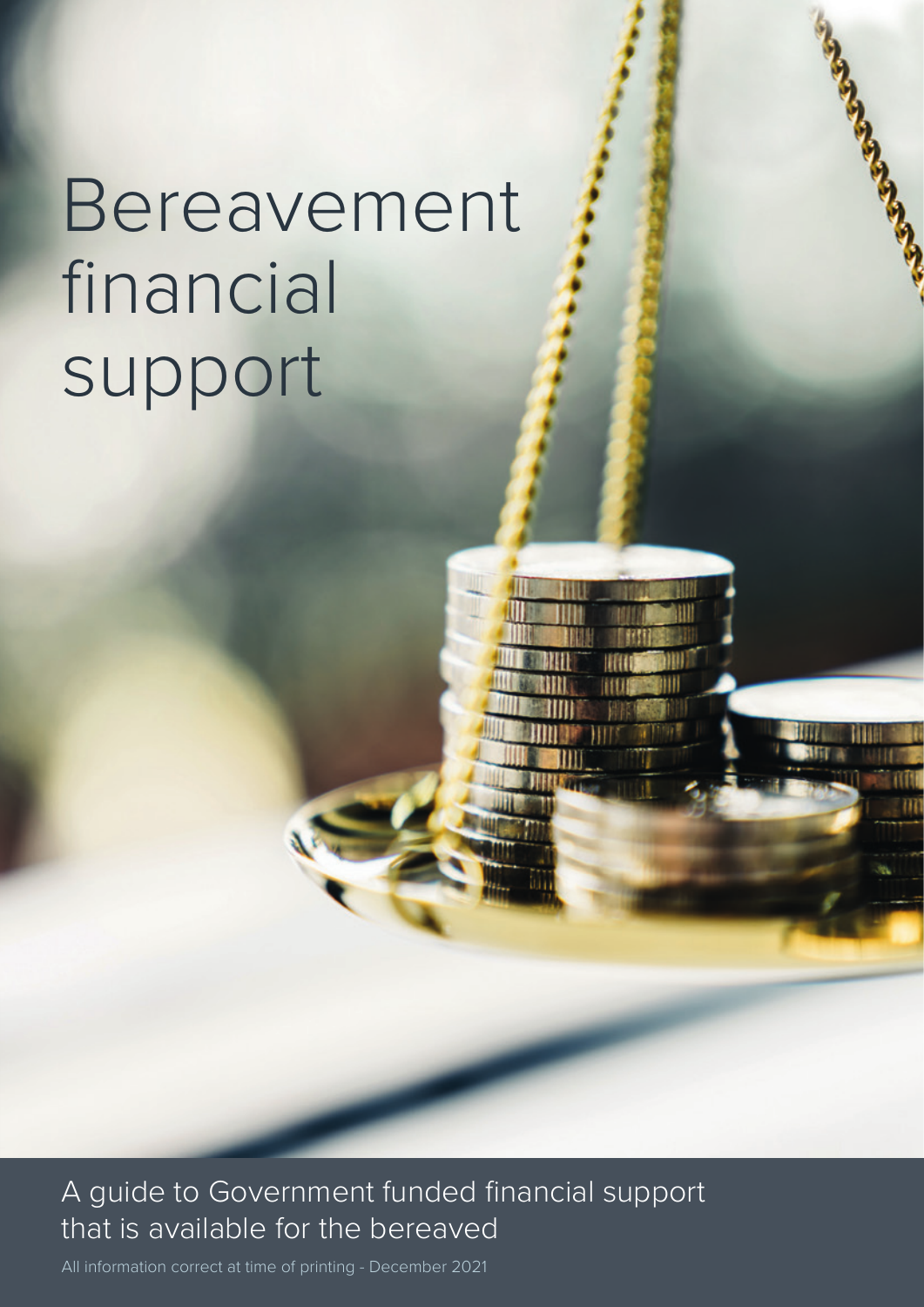### **All information gathered from www.gov.uk and correct at the time of printing – December 2021**

All rights reserved. This leaflet is advisory and acts as a sign-post to help you understand what financial support may be available to you. All financial support from HM Government is subject to individual circumstances and eligibility.

Speak to the Department for Work and Pensions (DWP) Bereavement Service for more details. Phone the Department for Work and Pensions (DWP) Bereavement Service to check if:

- you can get bereavement benefits
- the death will affect any other benefits you're already claiming

#### **DWP Bereavement Service**

Telephone: 0800 731 0469 Textphone: 0800 731 0464

**www.gov.uk/when-someone-dies**

## Contents

| Bereavement support payment (BSP)                                     | 3  |
|-----------------------------------------------------------------------|----|
| Get help with funeral costs - funeral expenses payment                |    |
| Your benefits, tax and pension after the death of a spouse            | 5. |
| War widow(er) pension                                                 |    |
| Support for child funeral costs - children's funeral fund for england | 8  |
| Child benefit if a child dies                                         | 9  |
| Guardian's allowance                                                  | 10 |
| Statutory parental bereavement pay and leave                          | 11 |
|                                                                       |    |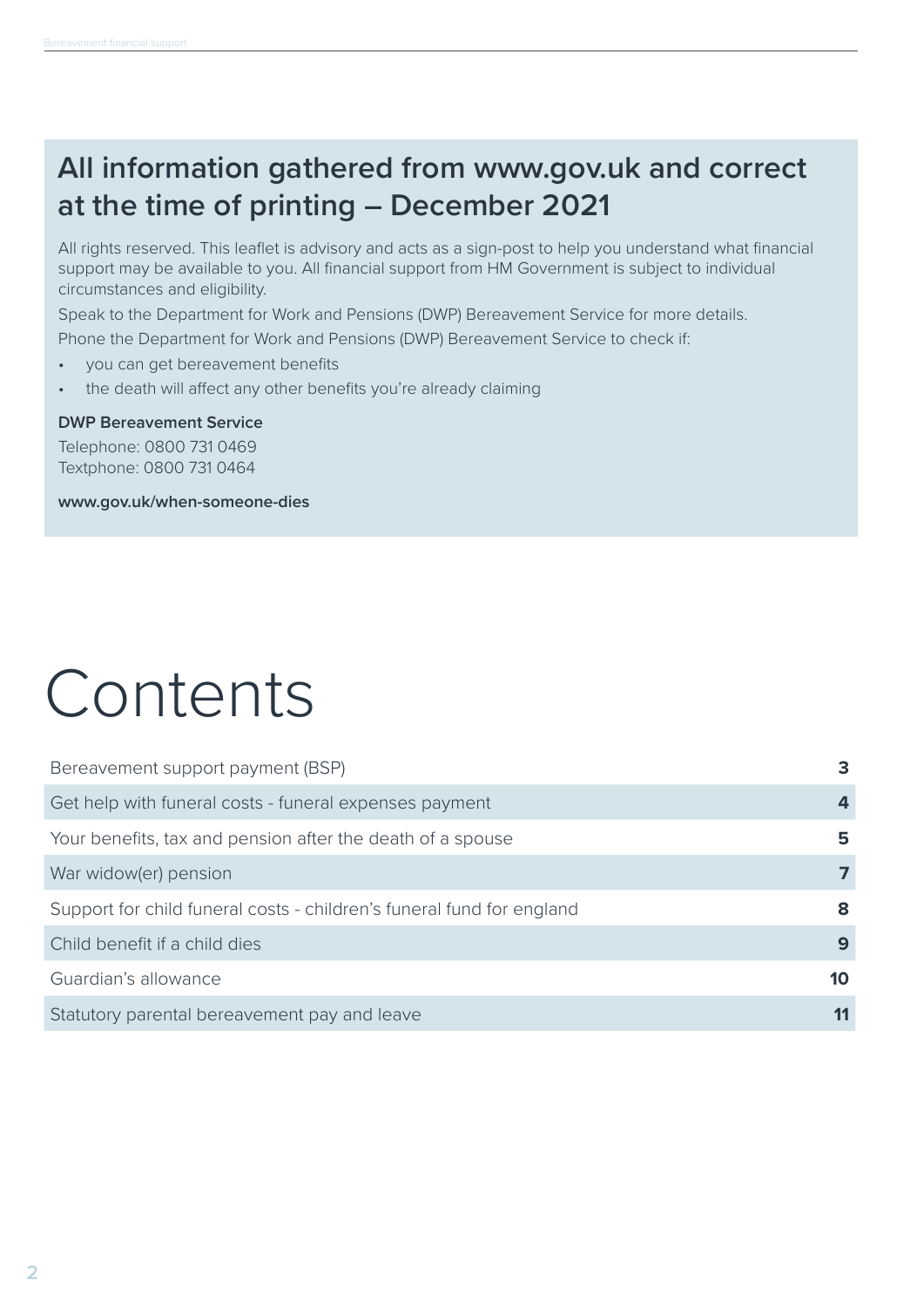## **Bereavement Support Payment** (BSP)

You may be able to get Bereavement Support Payment (BSP) if your husband, wife or civil partner died in the last 21 months.

### **Eligibility**

You must claim within 3 months of your partner's death to get the full amount. You can claim up to 21 months after their death but you'll get fewer monthly payments.

Bereavement Support Payment has replaced Bereavement Allowance (previously Widow's Pension), Bereavement Payment, and Widowed Parent's Allowance.

You could be eligible if your partner either:

- paid National Insurance contributions for at least 25 weeks in one tax year since 6 April 1975
- died because of an accident at work or a disease caused by work

When they died you must have been:

- under State Pension age
- living in the UK or a country that pays bereavement benefits

You cannot claim BSP if you're in prison.

**Find out more, including how to claim by visiting:**

www.gov.uk/bereavement-support-payment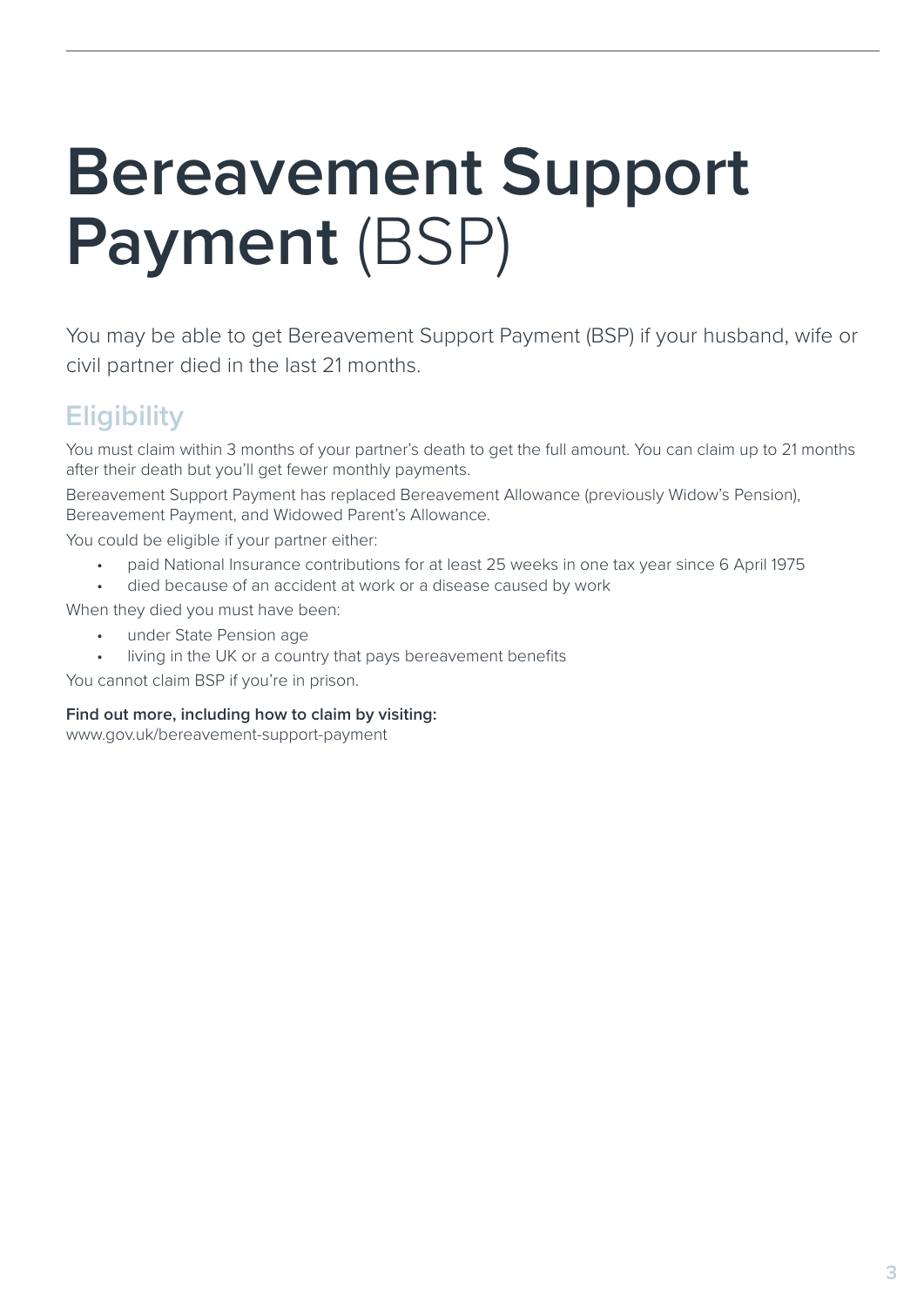# Get help with funeral costs

## **Funeral Expenses Payment**

You could get a Funeral Expenses Payment (also called a Funeral Payment) if you get certain benefits and need help to pay for a funeral you're arranging.

### **What you'll get**

Funeral Expenses Payment can help pay for some of the costs of the following:

- burial fees for a particular plot
- cremation fees, including the cost of the doctor's certificate
- travel to arrange or go to the funeral
- the cost of moving the body within the UK, if it's being moved more than 50 miles
- death certificates or other documents

You can also get up to £1,000 for any other funeral expenses, such as funeral director's fees, flowers or the coffin.

The payment will not usually cover all of the costs of the funeral. How much you get depends on your circumstances. This includes any other money that's available to cover the costs, for example from an insurance policy or the deceased person's estate.

If the deceased had a pre-paid funeral plan, you can only get up to £120 to help pay for items not covered by their plan.

#### **Find out more, including how to claim by visiting:**

www.gov.uk/funeral-payments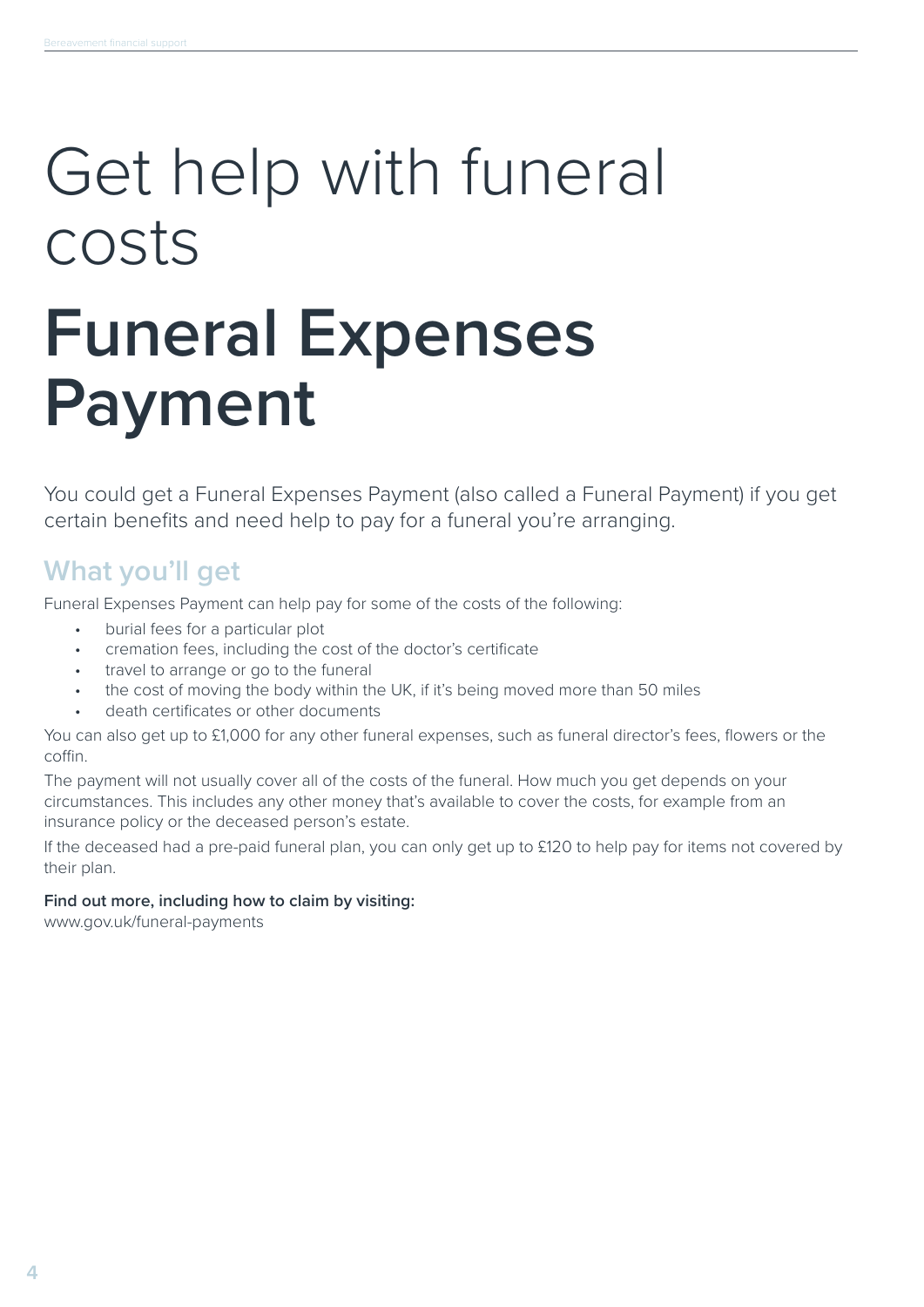## **Your benefits, tax and pension after the death of a spouse**

### **Tax and National Insurance**

Your income will probably change after the death of your husband, wife or civil partner. If you get extra money from pensions, annuities, benefits or an inheritance, you may need to pay more tax. You may be on a lower income and need to pay less tax.

Your tax allowances - the income you do not pay tax on - may also change.

### **Tax allowances**

If you pay Income Tax, you'll have a Personal Allowance - income you do not pay tax on. Your allowance may change if your income changes. HMRC will automatically adjust your Personal Allowance when you tell them about your change of income.

### **Benefits**

You'll have to make new claims for some benefits that your husband, wife or civil partner was claiming for your family. You may also be able to claim other benefits to help with your bereavement or if you're on a lower income because of the death.

### **Child Benefit**

You'll need to make a new claim for Child Benefit if you were not the person named as the claimant on the original claim form.

### **Tax credits**

You should tell the Tax Credit Office about the death within one month if you have not already heard from them. Phone the Tax Credit Helpline to report the death.

### **If your income is lower**

You may be able to get benefits if you're on a lower income following the death of your husband, wife or civil partner. Use a benefits calculator to work out what benefits you can get and find out how to claim.

You may also be able to apply for:

- Winter Fuel Payment if you were born on or before 5 July 1952
- Cold Weather Payment if you're on a low income
- Warm Home Discount Scheme

You may have to pay income tax on some benefits you claim.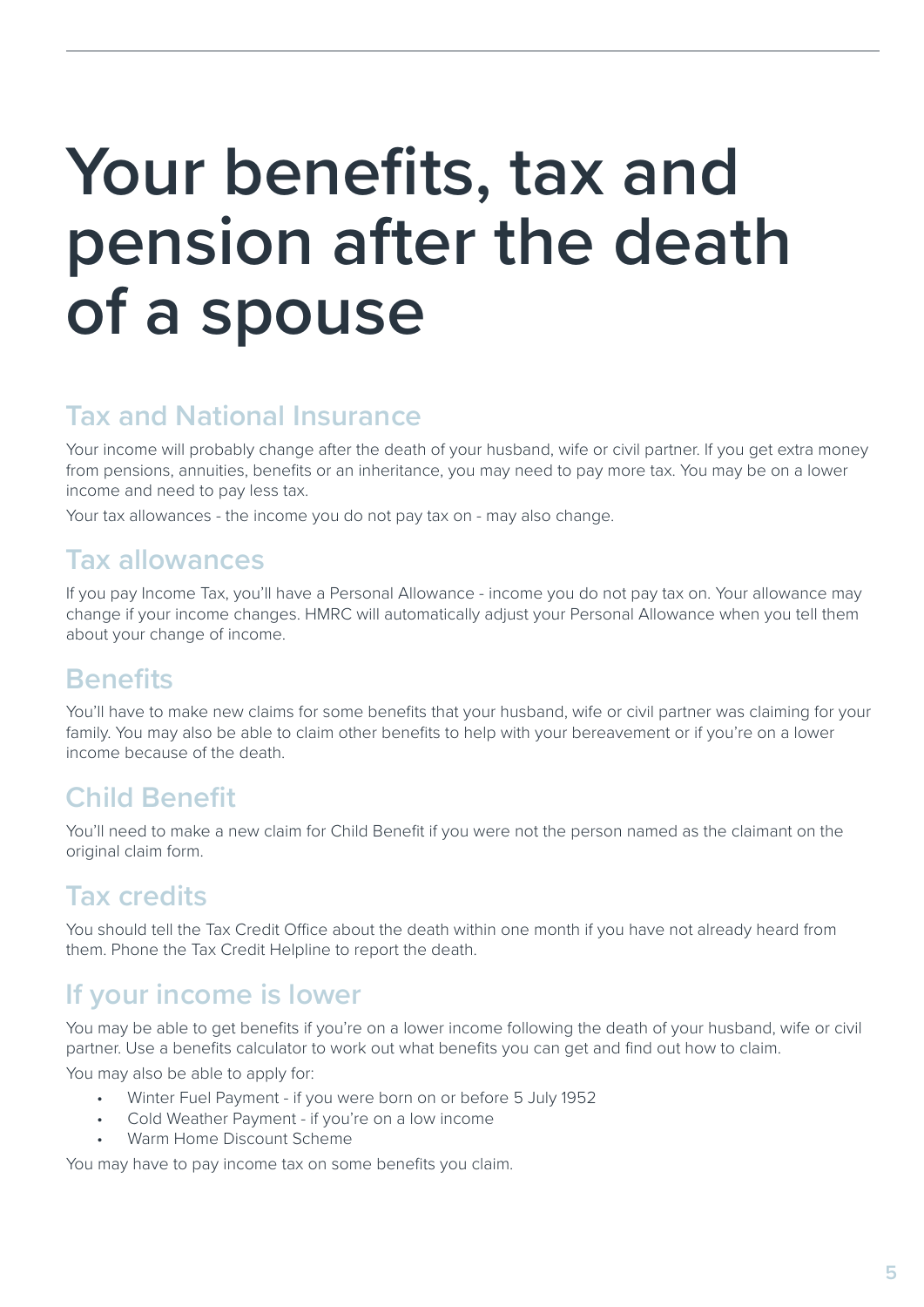### **Pensions**

You may be able to get extra pension payments from your husband, wife or civil partner's pension or National Insurance contributions.

### **State Pension**

You need to be over State Pension age to claim extra payments from your husband, wife or civil partner's State Pension.

What you get and how you claim will depend on whether you reached State Pension age before or after 6 April 2016. Contact the Pension Service to check what you can claim.

#### **If you reached State Pension age before 6 April 2016**

You'll get any State Pension based on your husband, wife or civil partner's National Insurance contribution when you claim your own pension.

You will not get it if you remarry or form a new civil partnership before you reach State Pension age.

#### **If you reached State Pension age on or after 6 April 2016**

You'll receive the 'new State Pension' and you may be able to inherit an extra payment on top of your pension.

### **Private pensions**

You may get payments from your husband, wife or civil partner's workplace, personal or stakeholder pension - it will depend on the pension scheme. Contact the pension scheme to find out.

You'll have to pay tax on those payments if the pension provider does not pay it for you.

### **War Widow's or Widower's Pension**

You may be able to get War Widow's or Widower Pension - if your husband, wife or civil partner died because of their service in the Armed Forces or because of a war.

#### **Find out more, including how to claim by visiting:**

www.gov.uk/death-spouse-benefits-tax-pension/pensions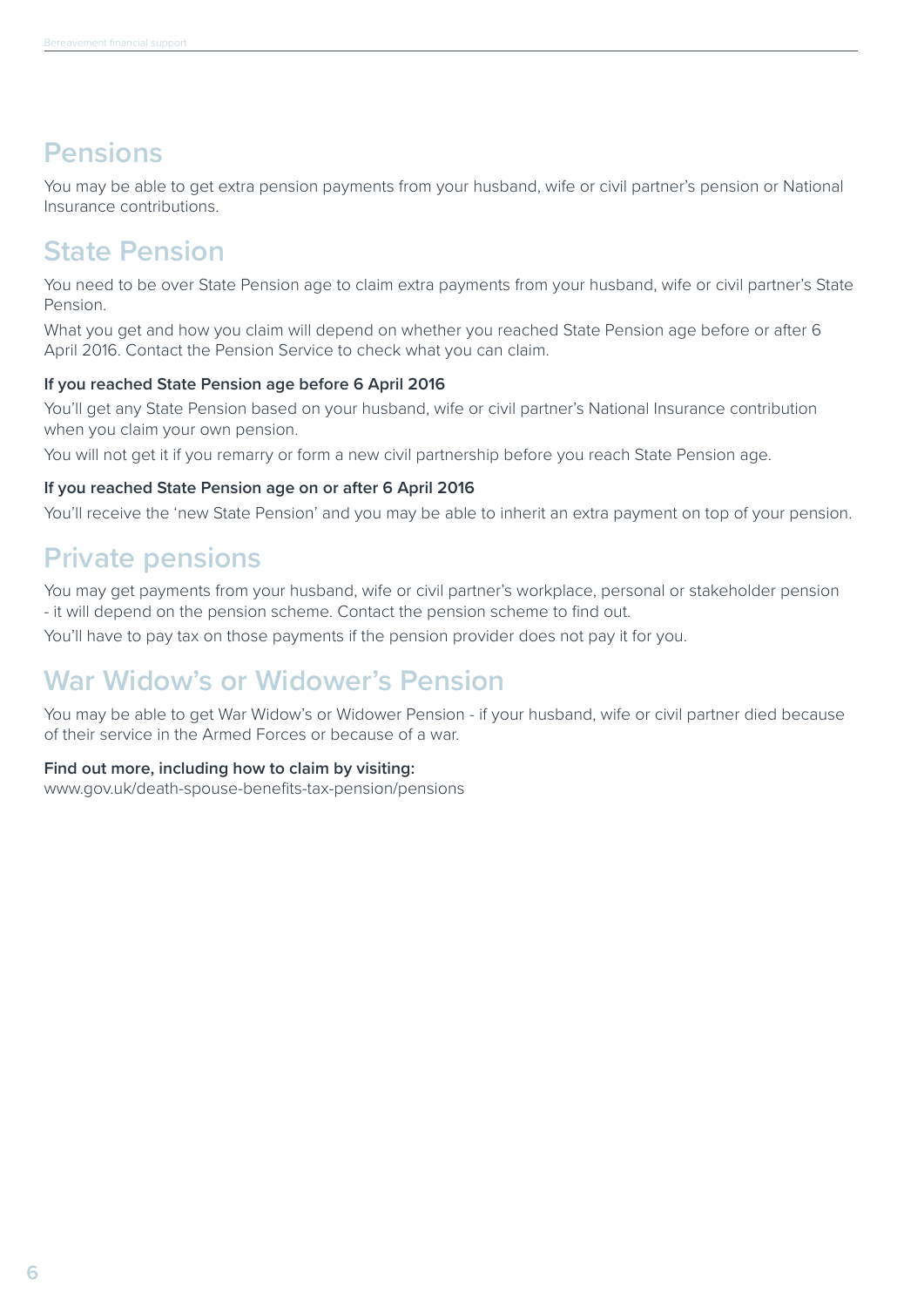## **War Widow(er) Pension**

You may be entitled to War Widow's or Widower's Pension if your wife, husband or civil partner died as a result of their service in Her Majesty's (HM) Armed Forces or during a time of war. They must have served before 6 April 2005, but you may be eligible if they died of an illness or injury later.

### **Eligibility**

One of the following must apply. Your husband, wife or civil partner

- died as result of their service in HM Armed Forces before 6 April 2005
- was a civil defence volunteer or a civilian and their death was a result of the 1939 to 1945 war
- was a merchant seaman, a member of the naval auxiliary services, or a coastguard and their death was a result of an injury or disease they got during a war or because they were a prisoner of war
- died as a result of their service as a member of the Polish Forces under British command during the 1939 to 1945 war, or in the Polish Resettlement Forces
- was getting a War Pensions Constant Attendance Allowance at the time of their death, or would have been had they not been in hospital
- was getting a War Disablement Pension at the 80% rate or higher and was getting Unemployability Supplement

You may be entitled to a pension if you lived with a partner as husband and wife or as civil partners.

### **Illness, injury and death on or after 6 April 2005**

If your partner was injured, developed an illness or died as a result of service on or after 6 April 2005, you can claim through the Armed Forces Compensation Scheme.

### **What you'll get**

War Widow's or Widower's Pension is paid at different rates depending on your age and circumstances. You do not pay tax on it.

### **Funeral expenses**

Veterans UK may be able to pay a grant of up to £2,200 towards a veteran's funeral if any of the following apply:

- death was due to service before 6 April 2005
- War Pensions Constant Attendance Allowance was being paid or would have been paid if the war pensioner had not been in hospital when they died
- Unemployability Supplement was being paid at the time of death and the War Disablement Pension was assessed at 80% or more
- The payment can be made to the veteran's widow or widower, next of kin or person paying for the funeral.

You must make a claim within 3 months of the funeral.

#### **Find out more, including how to claim by visiting:**

www.gov.uk/war-widow-pension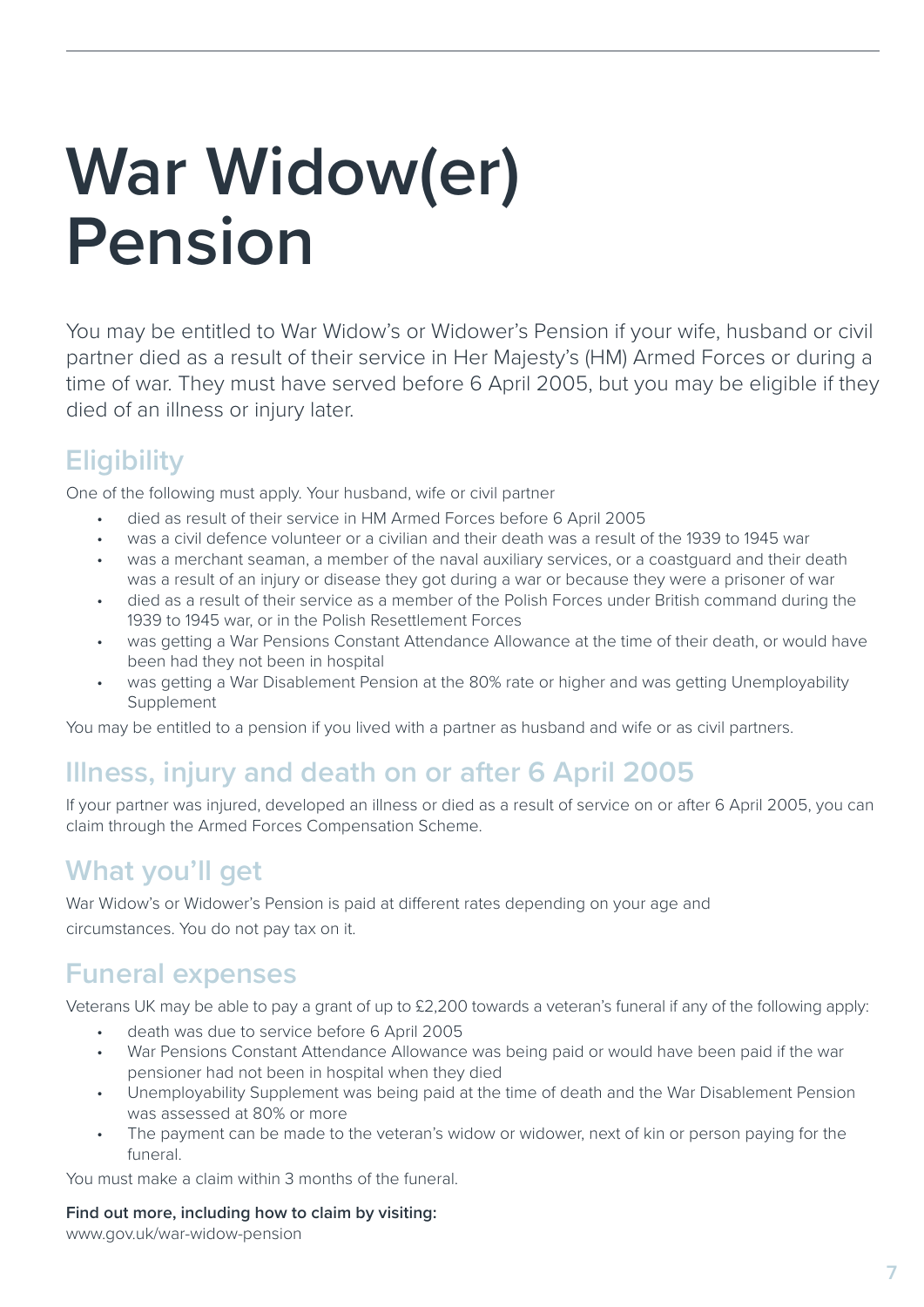## Support for child funeral costs

## **Children's Funeral Fund for England**

The Children's Funeral Fund for England can help to pay for some of the costs of a funeral for a child under 18 or a baby stillborn after the 24th week of pregnancy.

It is not means-tested: what you earn or how much you have in savings will not affect what you get. The burial or cremation must take place in England.

### **What the fund covers**

The Children's Funeral Fund for England can help pay for the:

- burial fees
- cremation fees, including the cost of a doctor's certificate
- coffin, shroud or casket (up to a cost of £300)

If you have other funeral expenses, you might be able to apply for Funeral Expenses Payment to cover them. You or your partner must be getting certain benefits - check if you're eligible for Funeral Expenses Payment.

### **How claiming works**

The fees for the burial or cremation can be claimed directly by the burial or cremation provider - you should not be charged. How to claim for some other expenses (for example, the coffin) depends on if you are using a funeral director or not.

Claims must be made within 6 months of the funeral.

### **If you are using a funeral director**

#### You do not need to submit any claims yourself.

The burial or cremation provider can claim for the fees of a burial or cremation. The money will be paid directly to them. Your funeral director can claim for some other funeral expenses (for example, the coffin). The money will be paid directly to them.

### **If you are not using a funeral director**

The burial or cremation provider can claim for the fees of a burial or cremation. The money will be paid directly to them.

#### **Find out more, including how to claim by visiting:**

www.gov.uk/child-funeral-costs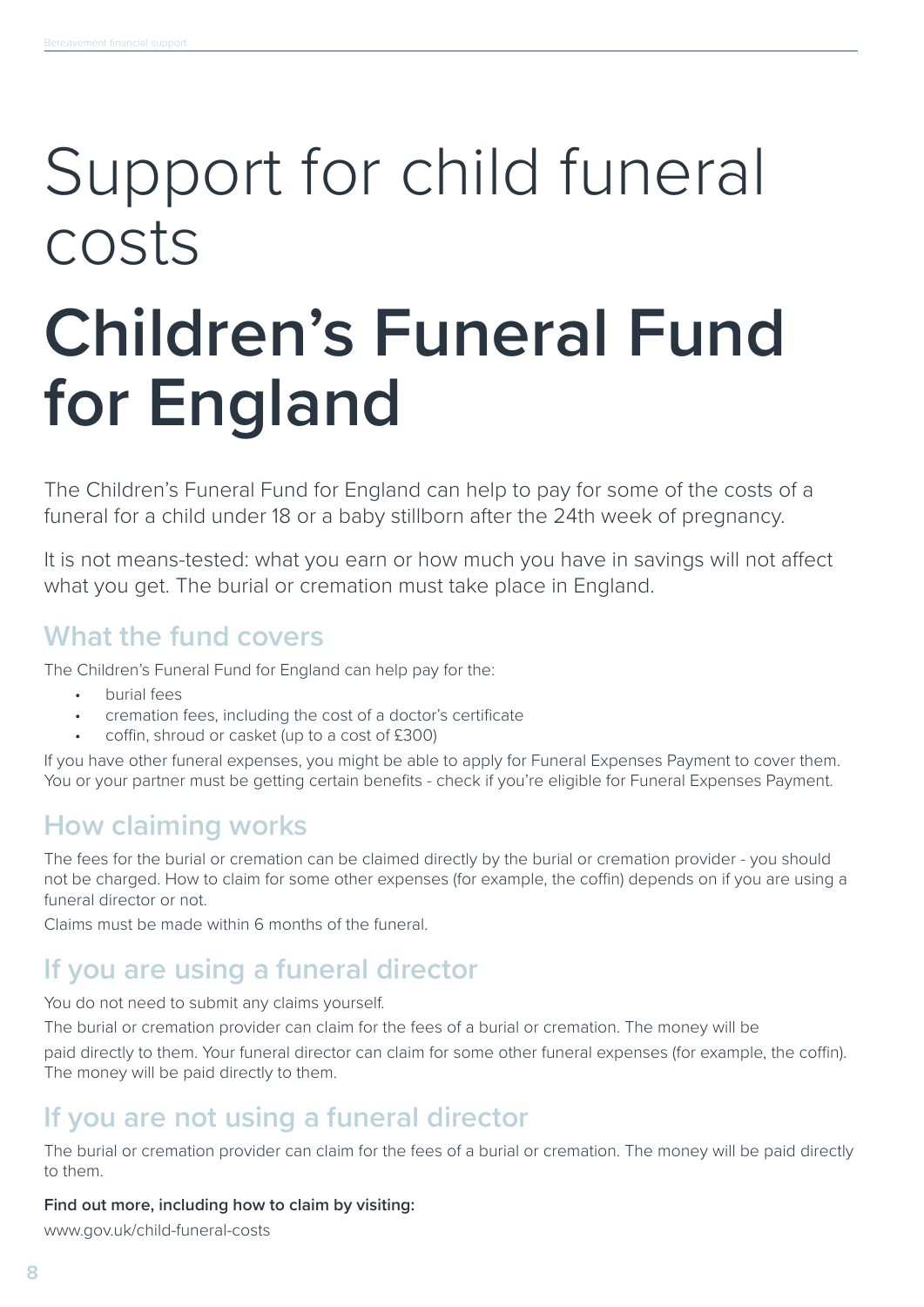## **Child Benefit** if a child dies

### **If a child dies**

You'll usually get Child Benefit for 8 weeks after the child dies. If they would have had their 20th birthday before the 8 weeks are up, Child Benefit will stop on the following Monday.

### **If you've already claimed**

You'll need to tell the Child Benefit Office as soon as possible if a child you're getting Child Benefit for dies. The Child Benefit Office will let other parts of HM Revenue and Customs (HMRC) know, so you only have to get in touch with HMRC once.

### **If you haven't claimed yet**

If the child died before you sent a claim form, you can still send one (unless the child was stillborn).

If your child died before the end of the week they were born in, the 8 weeks will start from the Monday following the death. Child Benefit can only be backdated for up to 3 months. The longer you leave your claim, the less you'll get.

### **If you opted out of receiving Child Benefit**

You still need to tell the Child Benefit Office as soon as possible if a child eligible for Child Benefit dies.

#### **Find out more, including how to claim by visiting:**

www.gov.uk/child-benefit-child-parent-dies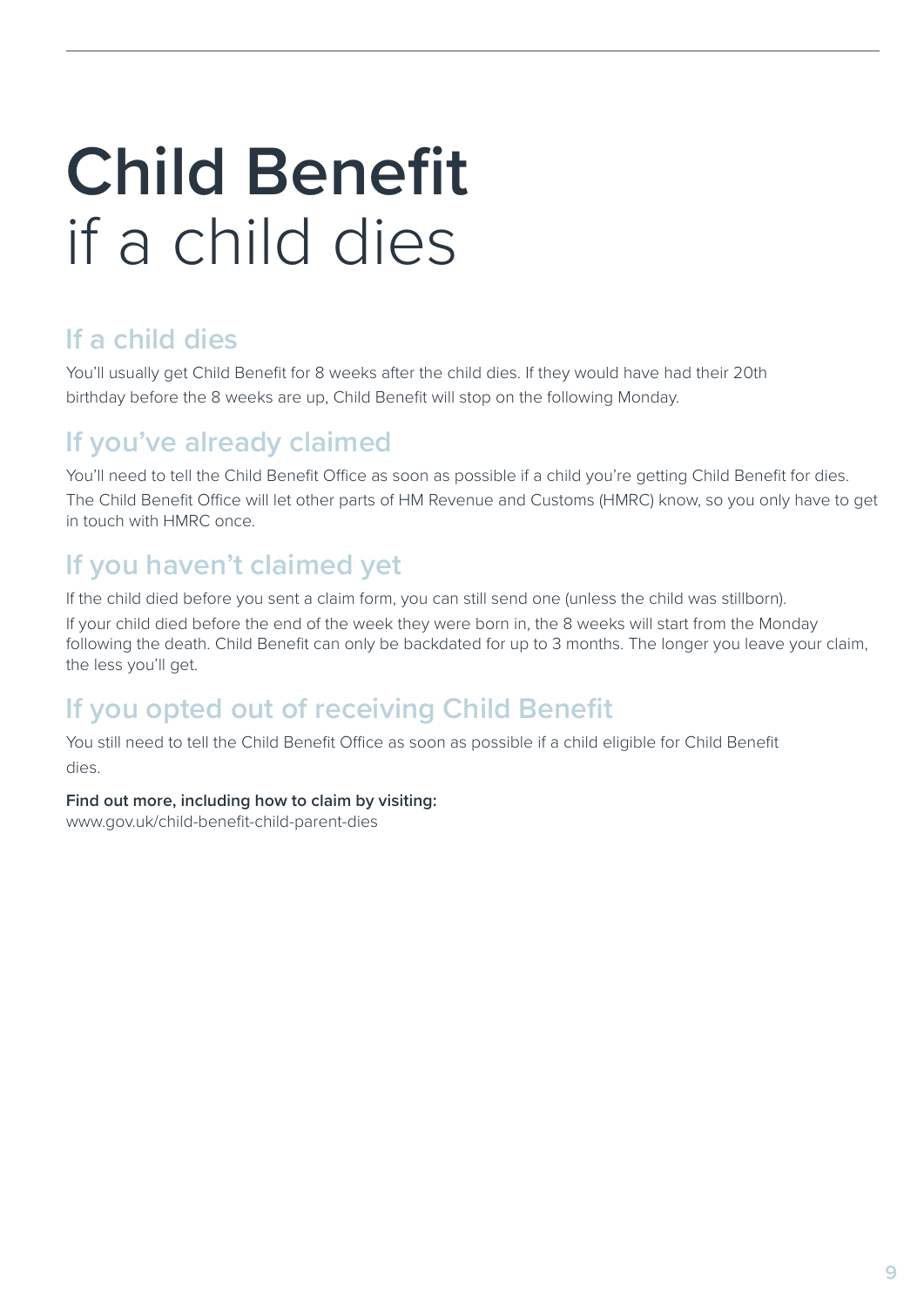## **Guardian's Allowance**

You could get Guardian's Allowance if you're bringing up a child whose parents have died. You may also be eligible if there's one surviving parent.

The Guardian's Allowance rate is is £18 a week. You get it on top of Child Benefit and it's tax-free.

You must tell the Guardian's Allowance Unit about certain changes to your circumstances.

### **Effect on other benefits**

Guardian's Allowance does not count as income if you're claiming tax credits, Income Support, income-based Jobseeker's Allowance or income-related Employment and Support Allowance.

Guardian's Allowance is not affected by the High Income Child Benefit charge. If you decide not to be paid Child Benefit your Guardian's Allowance can continue. Guardian's Allowance does not count towards the benefit cap.

### **Eligibility**

To get Guardian's Allowance all of the following must apply:

- you're bringing up someone else's child
- the child's parents are dead (see conditions for one surviving parent)
- you qualify for Child Benefit
- one of the parents was born in the UK (or was living in the UK since the age of 16 for at least 52 weeks in any 2-year period)

If you adopt a child you may still get Guardian's Allowance as long as you were getting it before you adopted the child.

#### **Find out more, including how to claim by visiting:**

www.gov.uk/guardians-allowance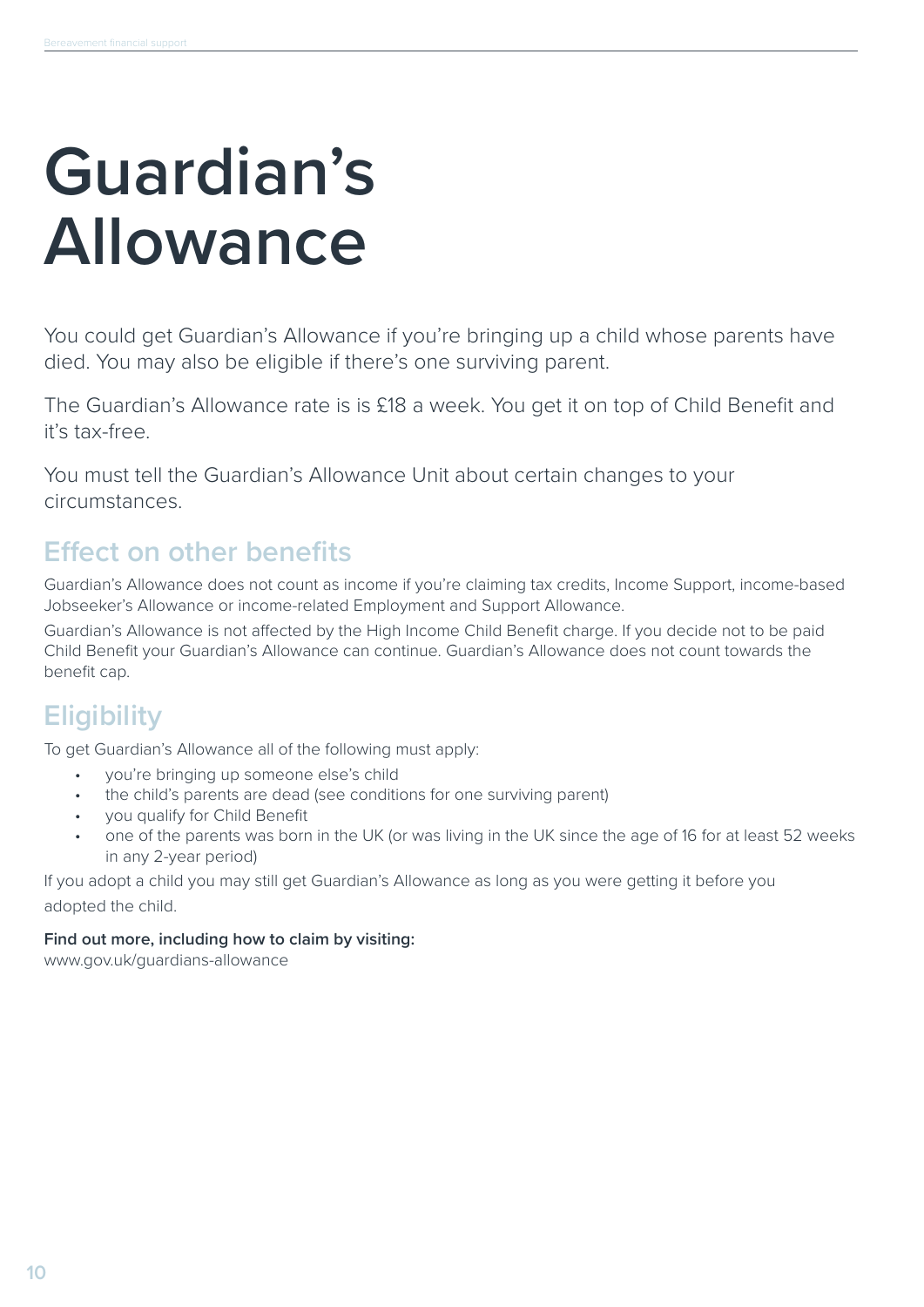## **Statutory Parental Bereavement Pay and Leave**

You and your partner may be able to take time off work if your child dies before they turn 18, or if you have a stillbirth after 24 weeks of pregnancy.

The death or stillbirth must have happened on or after 6 April 2020.

You might be able to get leave, pay or both. You may be eligible for:

- Parental Bereavement Leave
- Statutory Parental Bereavement Pay

There are rules about when you can take your leave and pay and how to claim.

You can only claim Statutory Parental Bereavement Pay and Leave if you're employed in England, Scotland or Wales.

### **Parental Bereavement Leave**

You can take 2 weeks' leave from the first day of your employment for each child who has died or was stillborn if you're eligible. A week is the same number of days that you normally work in a week You can take:

- 2 weeks together
- 2 separate weeks of leave
- only one week of leave

### **Statutory Parental Bereavement Pay**

You'll be able to get either £151.97 a week or 90% of your average weekly earnings (whichever is lower) if you're eligible.

Any money you get is paid the same way as your wages, for example weekly or monthly, along with deductions for tax and National Insurance.

#### **Find out more, including how to claim by visiting:**

www.gov.uk/parental-bereavement-pay-leave